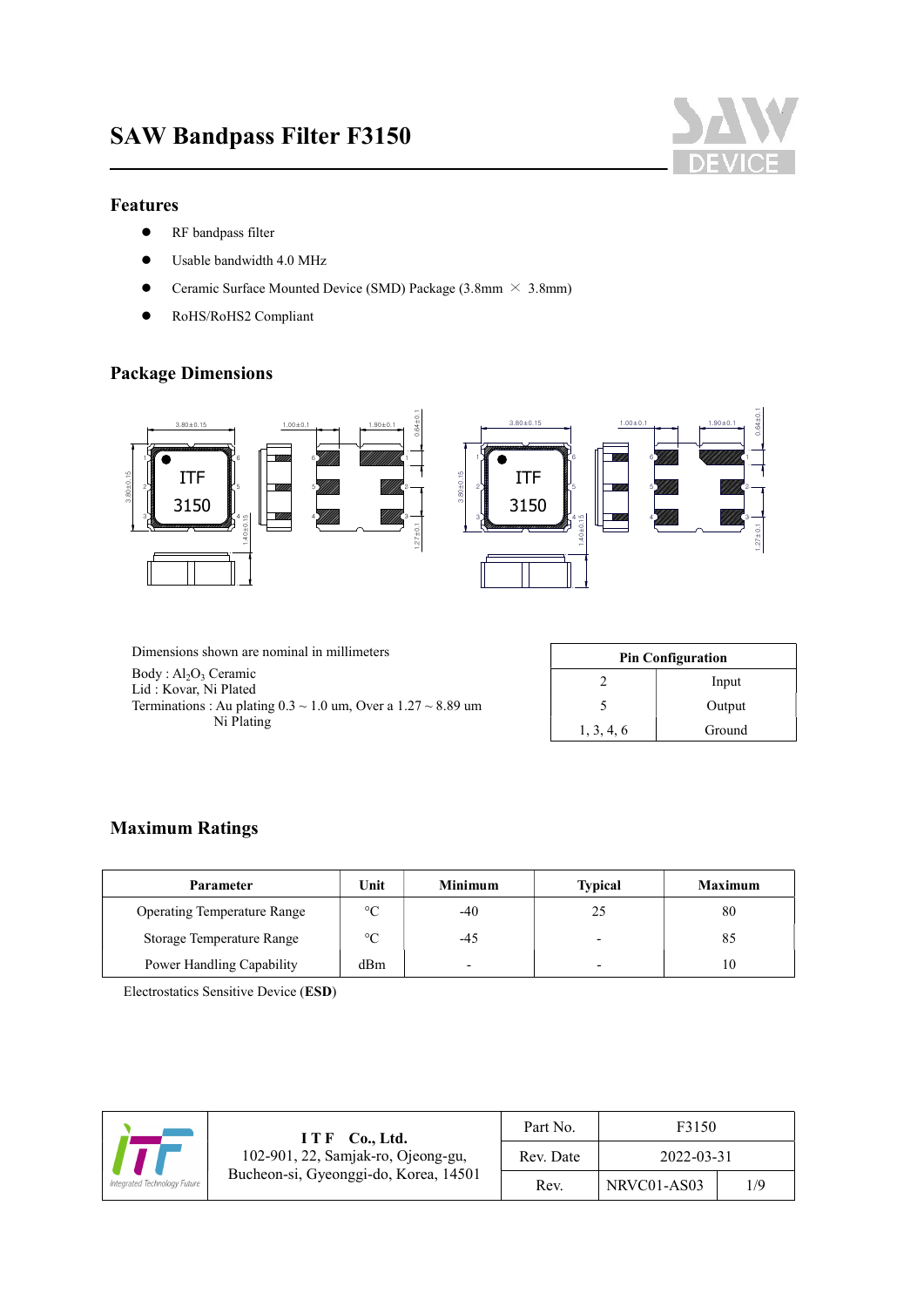

# Specifications

 $\overline{a}$ 

#### Fc = 315.0 MHz

|                                                                  |                 | Minimum  | Typical  | Maximum |
|------------------------------------------------------------------|-----------------|----------|----------|---------|
| Center Frequency (Fc)                                            | MH <sub>z</sub> |          | 315.0    |         |
| Insertion Loss ( $313.0 \sim 317.0$ MHz)                         | $\rm dB$        |          | 2.3      | 4.0     |
| Amplitude Ripple ( $313.0 \sim 317.0$ MHz)                       | $\rm dB$        |          | 0.5      | 2.0     |
| Absolute attenuation                                             |                 |          |          |         |
| $215.0 \sim 275.5 \text{ MHz}$<br>$354.5 \sim 415.0 \text{ MHz}$ | $\rm dB$        | 50<br>50 | 55<br>55 |         |
| Input/Output impedance                                           | Ohm             |          | 50       |         |

#### Notes :

1) All specifications are based on the matching schematic shown below, measured by Agilent Network analyzer and

full 2 port calibration.

2) Electrical margin has been built into the design to account for the variations due to temperature drift and manufacturing tolerances

| ITF<br>Co., Ltd.<br>102-901, 22, Samjak-ro, Ojeong-gu,<br>Bucheon-si, Gyeonggi-do, Korea, 14501<br>Integrated Technology Future | Part No.  | F3150       |     |
|---------------------------------------------------------------------------------------------------------------------------------|-----------|-------------|-----|
|                                                                                                                                 | Rev. Date | 2022-03-31  |     |
|                                                                                                                                 | Rev.      | NRVC01-AS03 | 2/9 |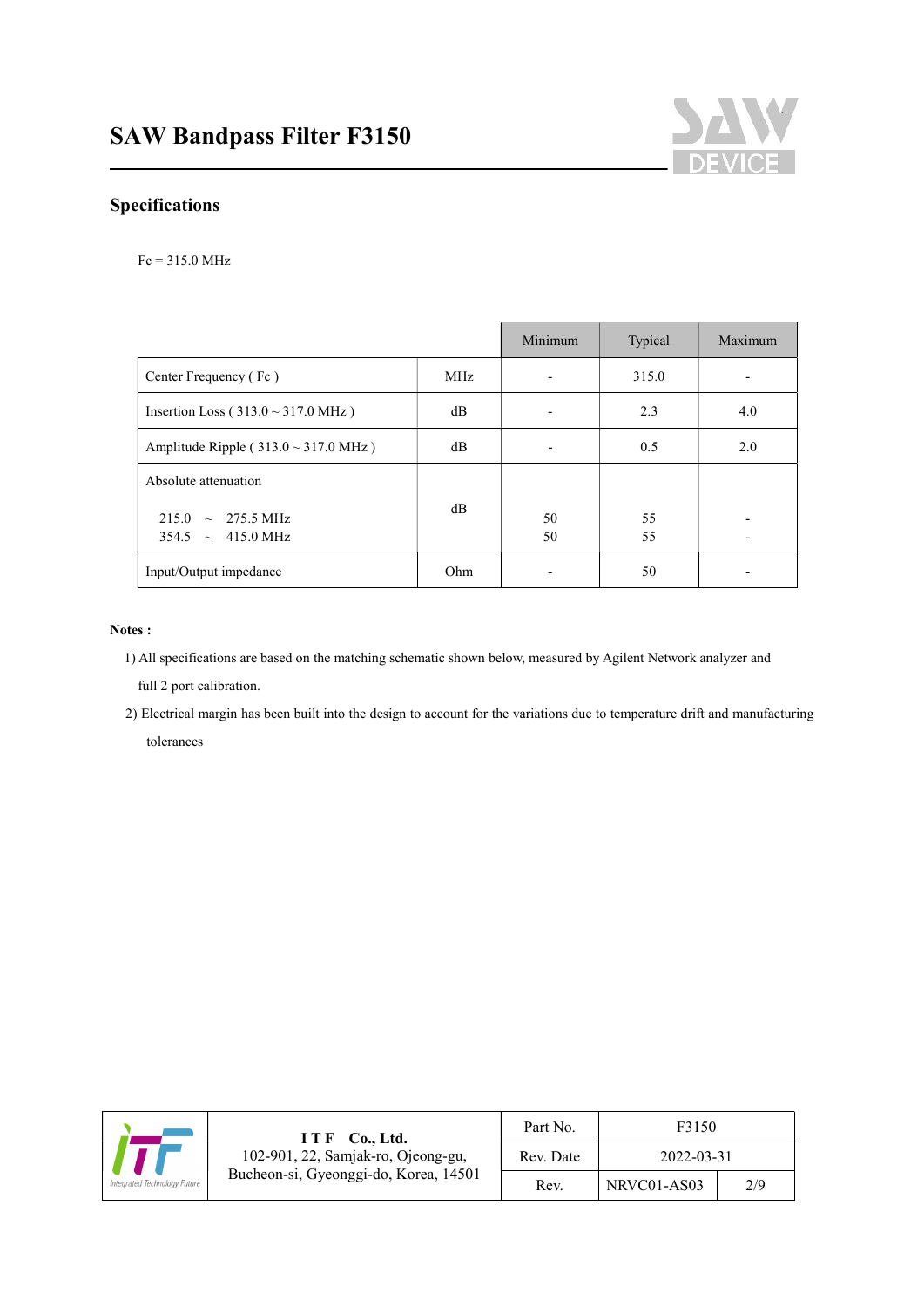

#### Matching Schematic

 $\overline{a}$ 

( Actual matching values may vary due to PCB layout and parasitics )



# Marking Configuration



1) Pad Number 1 Index

2) Manufacturer name

3) Marking Number

\* Ink or Laser Marking available

|                                                                                                             | I T F<br>Co., Ltd. | Part No.    | F3150 |  |
|-------------------------------------------------------------------------------------------------------------|--------------------|-------------|-------|--|
| 102-901, 22, Samjak-ro, Ojeong-gu,<br>Bucheon-si, Gyeonggi-do, Korea, 14501<br>Integrated Technology Future | Rev. Date          | 2022-03-31  |       |  |
|                                                                                                             | Rev.               | NRVC01-AS03 | 3/9   |  |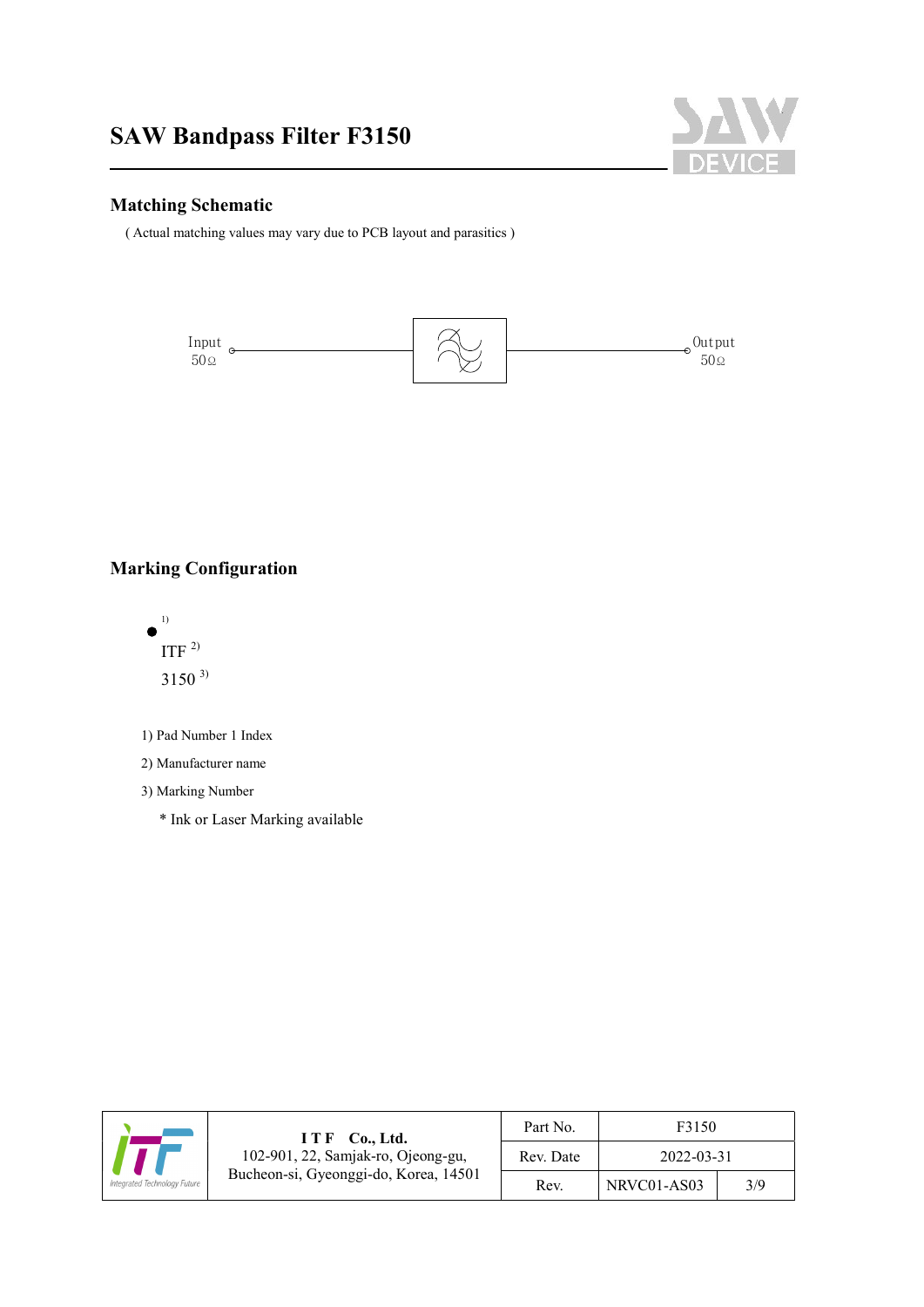

### Typical Performance ( at 25℃ )

 $\overline{a}$ 





| $ITF$ Co., Ltd.<br>102-901, 22, Samjak-ro, Ojeong-gu,<br>Bucheon-si, Gyeonggi-do, Korea, 14501<br>Integrated Technology Future | Part No.  | F3150       |     |
|--------------------------------------------------------------------------------------------------------------------------------|-----------|-------------|-----|
|                                                                                                                                | Rev. Date | 2022-03-31  |     |
|                                                                                                                                | Rev.      | NRVC01-AS03 | 4/9 |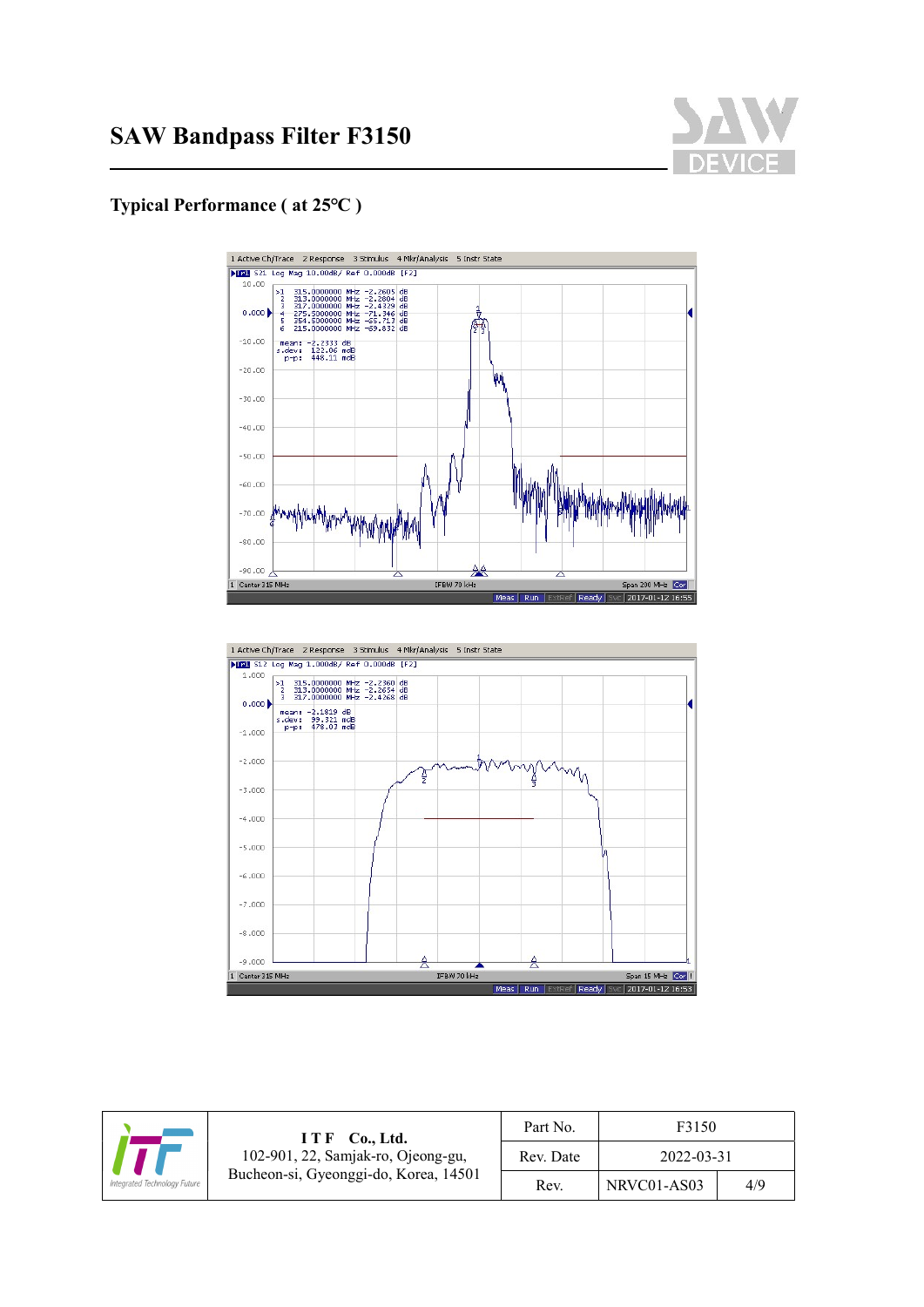

# Input / Output VSWR Charts

 $\overline{a}$ 





# Input / Output Smith Charts



| I T F<br>Co., Ltd.<br>102-901, 22, Samjak-ro, Ojeong-gu,<br>Bucheon-si, Gyeonggi-do, Korea, 14501<br>Integrated Technology Future | Part No. | F3150     |             |     |
|-----------------------------------------------------------------------------------------------------------------------------------|----------|-----------|-------------|-----|
|                                                                                                                                   |          | Rev. Date | 2022-03-31  |     |
|                                                                                                                                   |          | Rev.      | NRVC01-AS03 | 5/9 |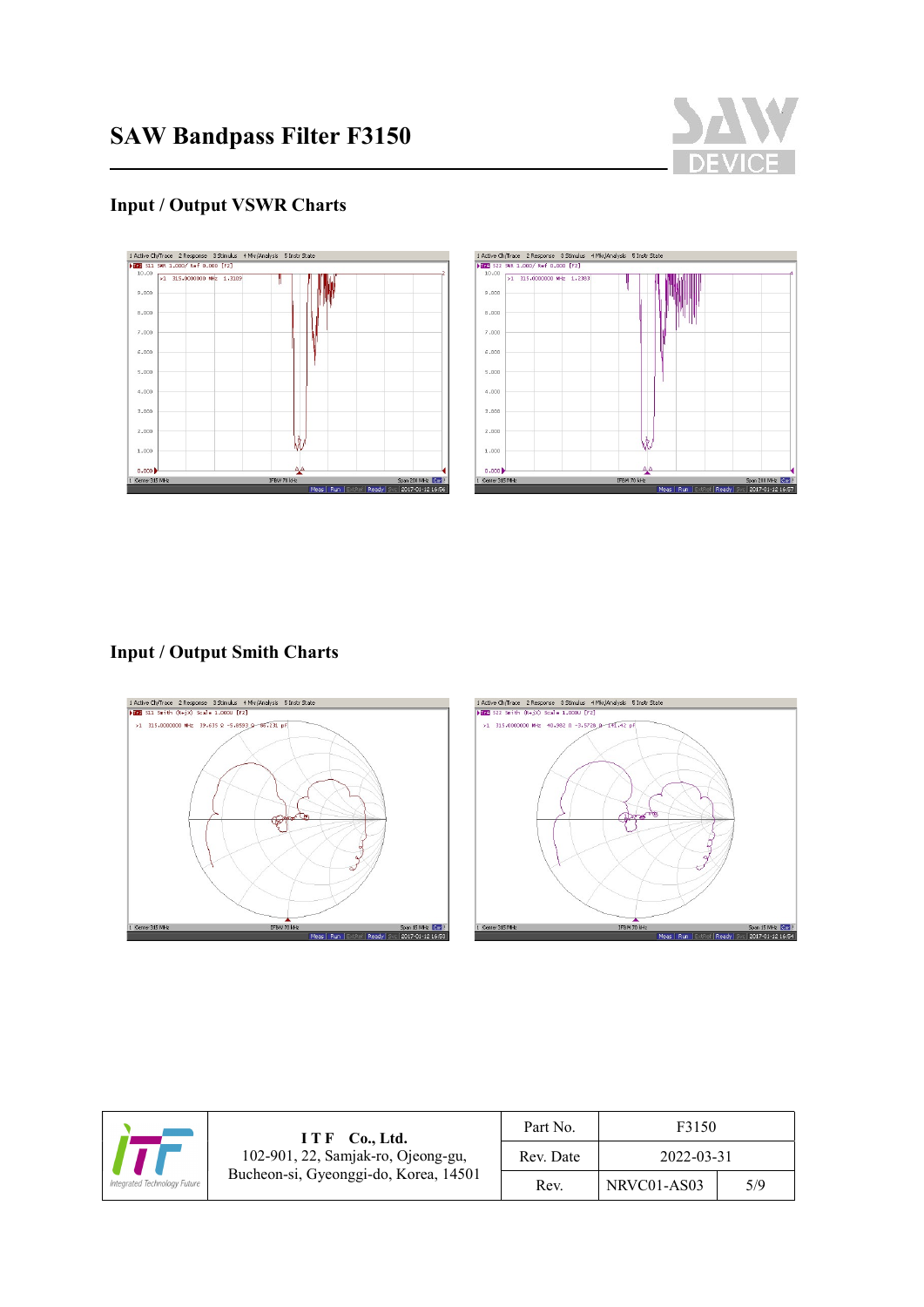# SAW Bandpass Filter F3150



#### Packing Specification

 $\overline{a}$ 

- 1. Reeling Quantity : 1000 pcs / reel or 3000 pcs / reel
- 2. Taping Structure : The tape shall be wound around the reel in the direction shown below.



#### Tape Specification

1. Leader part and vacant position specification



2. Tensile strength of carrier tape



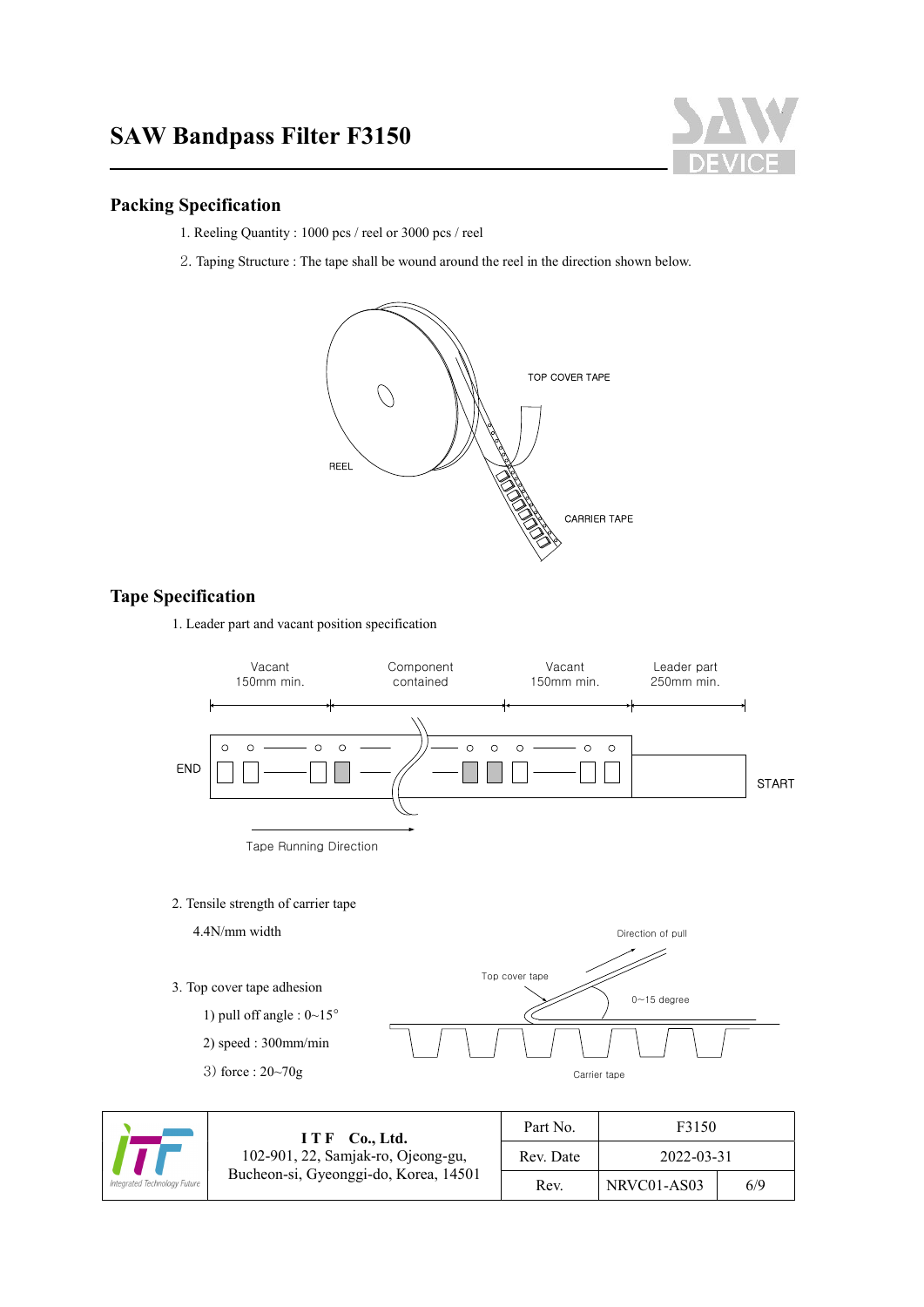

# Carrier Tape Dimensions [unit : mm]



| A | $4.30 \pm 0.1$  |
|---|-----------------|
| B | $4.30 \pm 0.1$  |
| C | $7.25 \pm 0.1$  |
| D | $1.70 \pm 0.1$  |
| E | $12.00 \pm 0.1$ |
|   | $8.00 \pm 0.1$  |

Part Direction

 $\overline{a}$ 



Tape Running Direction

Reel Dimensions [unit : mm]





| I T F<br><b>Co., Ltd.</b><br>102-901, 22, Samjak-ro, Ojeong-gu,<br>Bucheon-si, Gyeonggi-do, Korea, 14501<br>Integrated Technology Future | Part No.  | F3150       |     |
|------------------------------------------------------------------------------------------------------------------------------------------|-----------|-------------|-----|
|                                                                                                                                          | Rev. Date | 2022-03-31  |     |
|                                                                                                                                          | Rev.      | NRVC01-AS03 | 7/9 |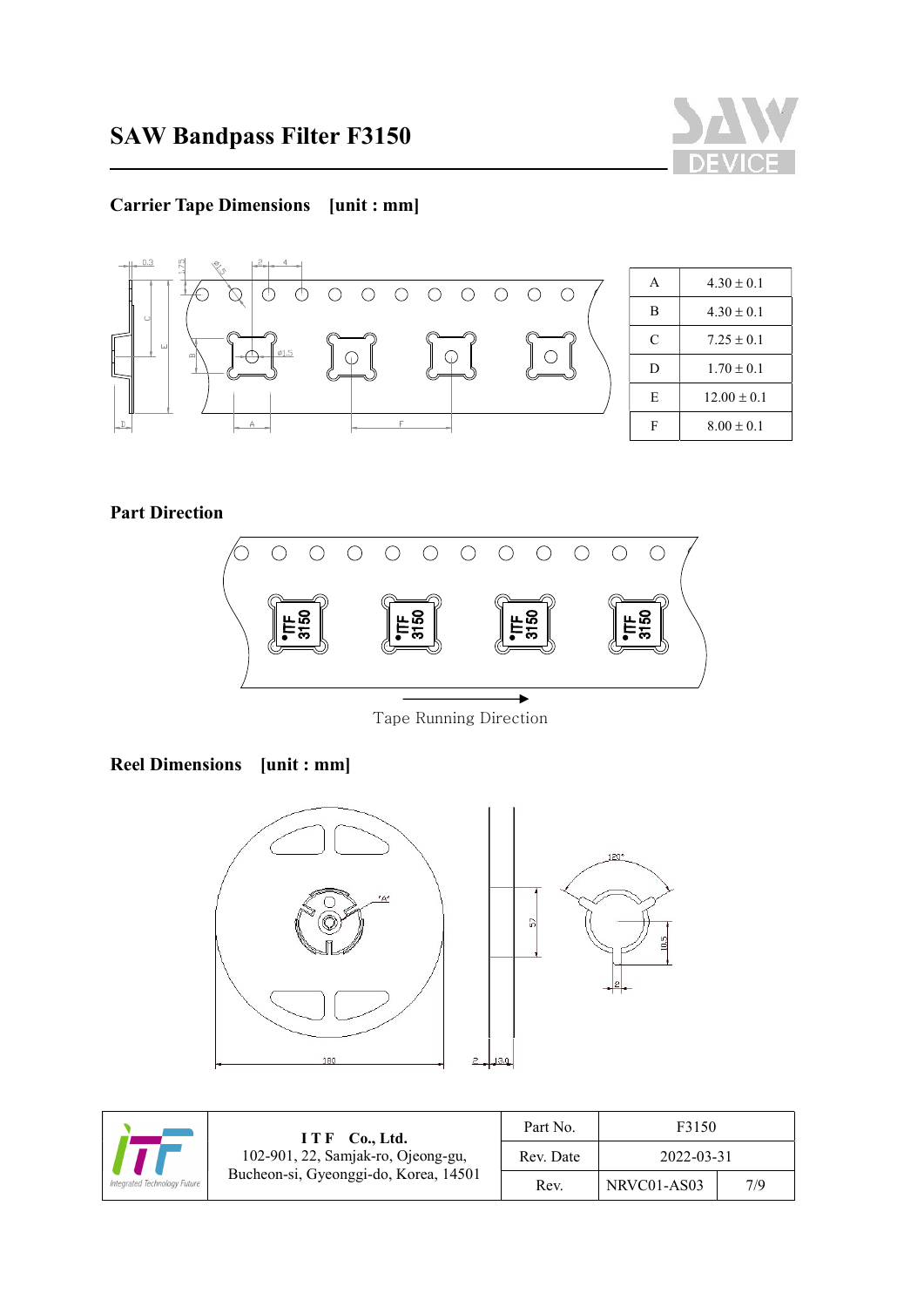



# Label Form

 $\overline{a}$ 



# Packaging Box [unit : cm]





| ITF Co., Ltd.<br>102-901, 22, Samjak-ro, Ojeong-gu,<br>Bucheon-si, Gyeonggi-do, Korea, 14501<br>Integrated Technology Future | Part No.  | F3150       |     |
|------------------------------------------------------------------------------------------------------------------------------|-----------|-------------|-----|
|                                                                                                                              | Rev. Date | 2022-03-31  |     |
|                                                                                                                              | Rev.      | NRVC01-AS03 | 8/9 |